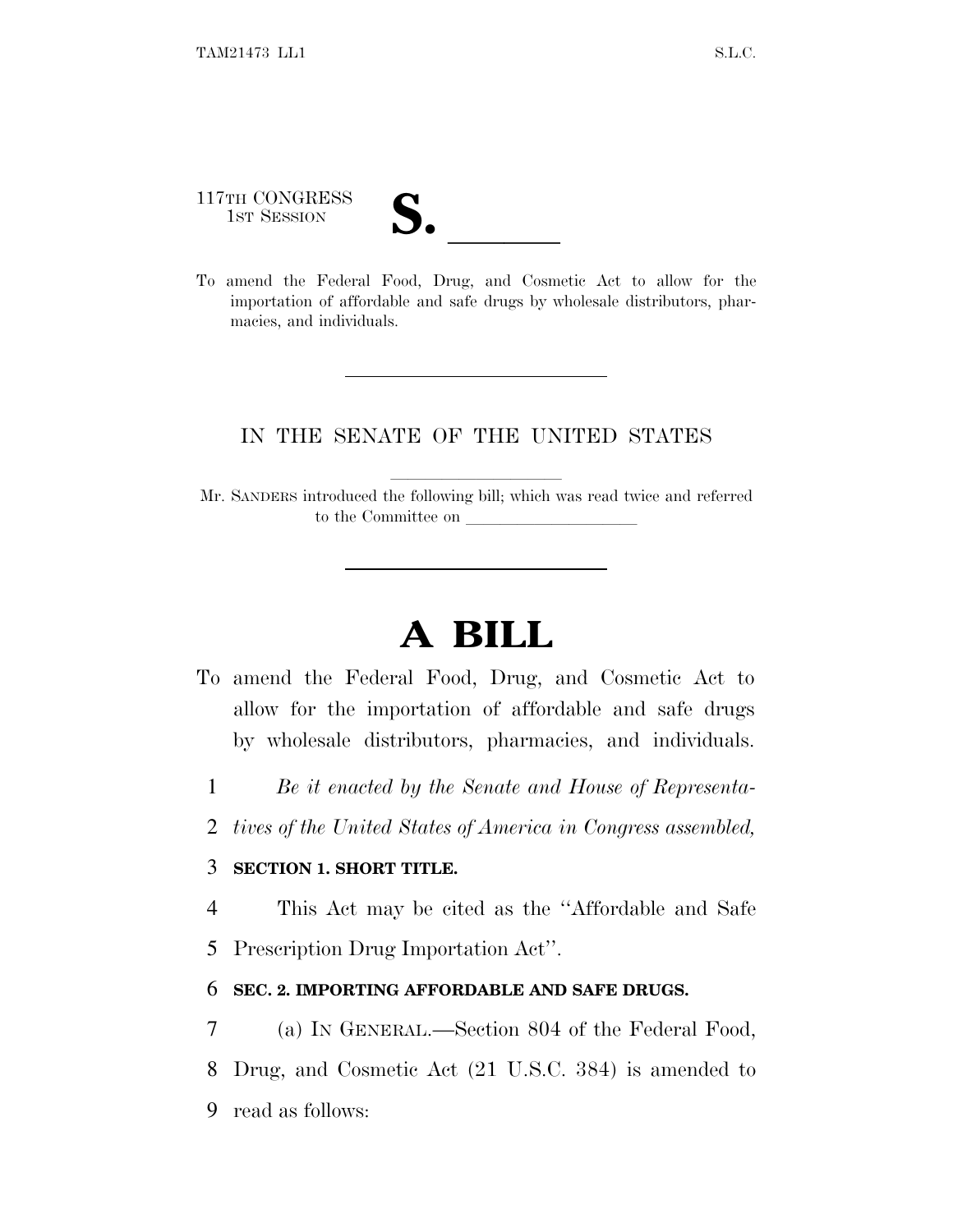$\mathfrak{D}$ 

## **''SEC. 804. IMPORTATION OF SAFE AND AFFORDABLE DRUGS BY WHOLESALE DISTRIBUTORS, PHARMACIES, AND INDIVIDUALS.**

 ''(a) I<sup>N</sup> GENERAL.—Not later than 180 days after the date of enactment of the Affordable and Safe Prescrip- tion Drug Importation Act, the Secretary shall promulgate regulations permitting the importation of qualifying pre- scription drugs into the United States, in accordance with this section.

''(b) DEFINITIONS.—For purposes of this section:

11 "(1) CERTIFIED FOREIGN SELLER.—The term 'certified foreign seller' means a licensed foreign pharmacy or foreign wholesale distributor that the Secretary certifies under subsection (d)(1)(B), that 15 pays the fee required under subsection  $(d)(1)(C)$ , and that is included on the list described in sub-section (c).

18 "(2) FOREIGN WHOLESALE DISTRIBUTOR.— The term 'foreign wholesale distributor' means a person (other than a manufacturer, a manufactur- er's co-licensed partner, a third-party logistics pro- vider, or a repackager) engaged in wholesale dis-tribution.

24 "(3) IMPORTER.—The term 'importer' means a dispenser (as defined in section 581(3)) or wholesale distributor registered under section 503(e) who im-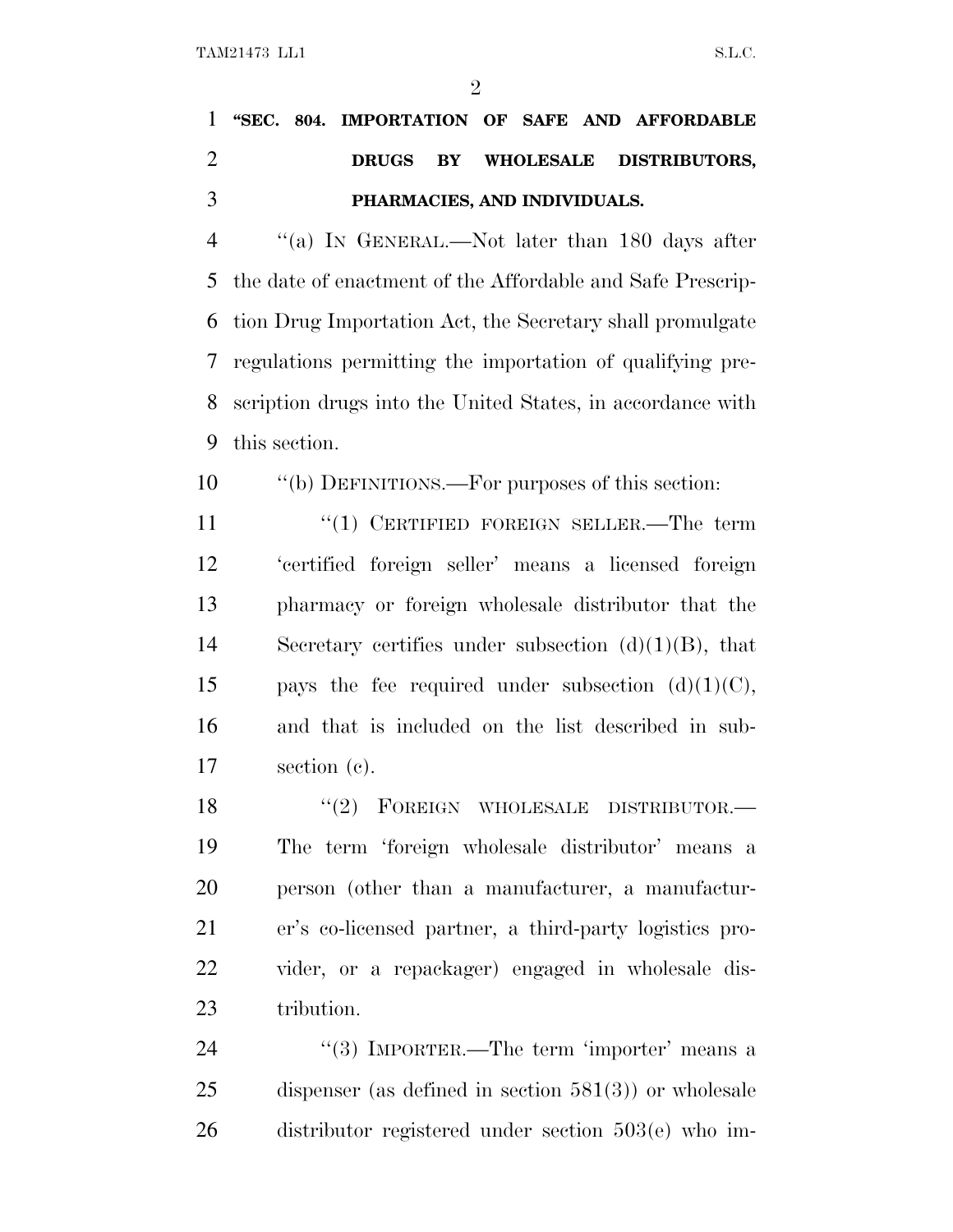| $\mathbf{1}$   | ports prescription drugs into the United States in   |
|----------------|------------------------------------------------------|
| $\overline{2}$ | accordance with this section.                        |
| 3              | LICENSED FOREIGN PHARMACY.-The<br>(4)                |
| $\overline{4}$ | term 'licensed foreign pharmacy' means a pharmacy    |
| 5              | located in Canada, or subject to subsection (e), an- |
| 6              | other applicable country, that—                      |
| 7              | $\lq\lq$ operates in accordance with applica-        |
| 8              | ble pharmacy standards set forth by the provin-      |
| 9              | cial pharmacy rules and regulations enacted in       |
| 10             | Canada, or, subject to subsection (e), such ap-      |
| 11             | plicable rules and regulations of the permitted      |
| 12             | country in which such seller is located; and         |
| 13             | "(B) is licensed to operate and dispense             |
| 14             | prescription drugs to individuals in Canada, or,     |
| 15             | subject to subsection (e), the permitted country     |
| 16             | in which the pharmacy is located.                    |
| 17             | "(5) QUALIFYING PRESCRIPTION DRUG.—The               |
| 18             | term 'qualifying prescription drug'—                 |
| 19             | $\lq\lq$ means a prescription drug that—             |
| 20             | "(i) is approved for use in patients,                |
| 21             | and marketed, in Canada, or subject to               |
| 22             | subsection (e), approved for use in pa-              |
| 23             | tients, and marketed, in another permitted           |
| 24             | country;                                             |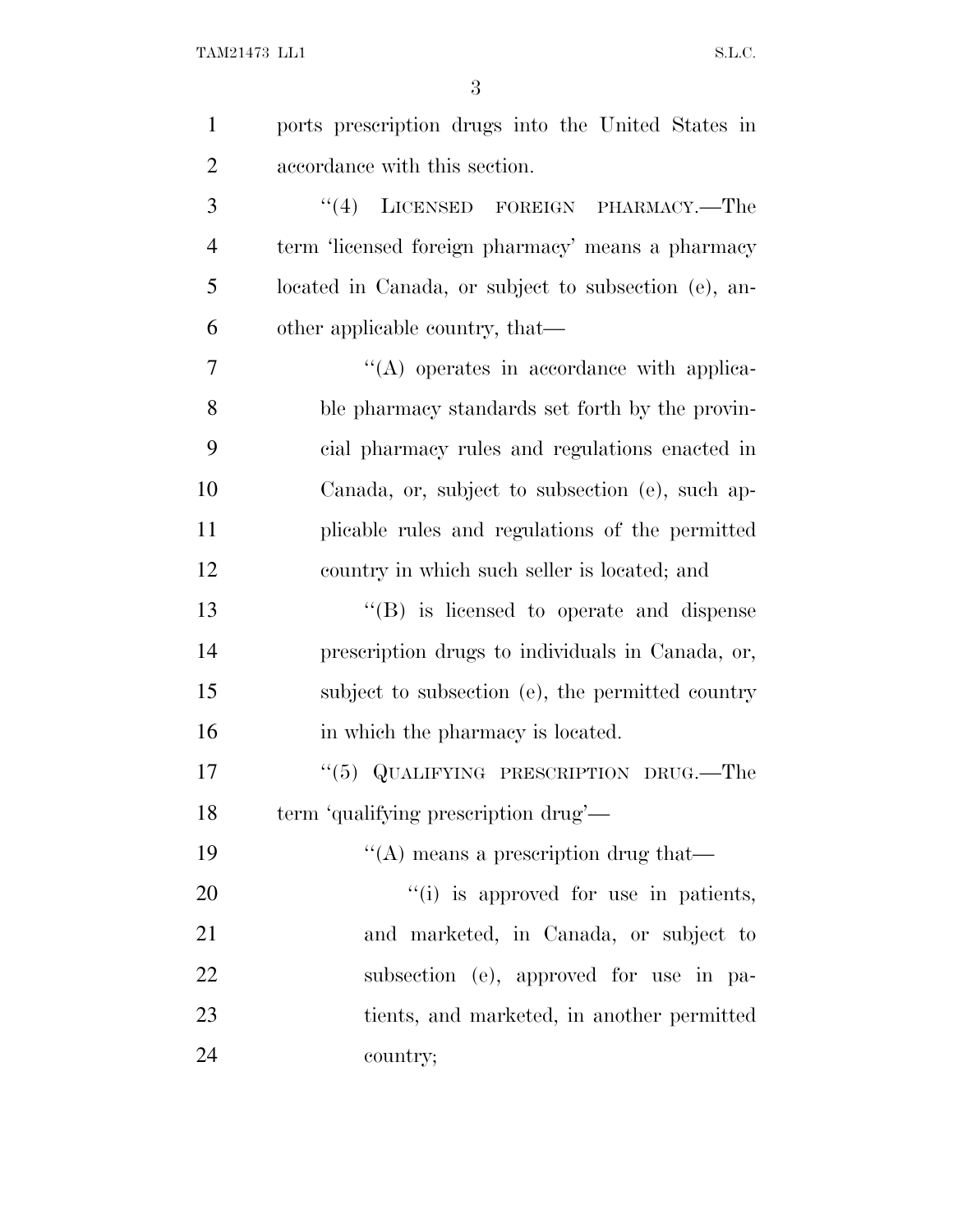| $\mathbf{1}$   | "(ii) is manufactured in a facility reg-      |
|----------------|-----------------------------------------------|
| $\overline{2}$ | istered under subsection $(b)(1)$ or $(i)$ of |
| 3              | section 510 that is in compliance with good   |
| $\overline{4}$ | manufacturing practices regulations of the    |
| 5              | Food and Drug Administration;                 |
| 6              | "(iii) has the same active ingredient         |
| 7              | or ingredients, route of administration, and  |
| 8              | strength as a prescription drug approved      |
| 9              | under chapter V, or, for purposes of sub-     |
| 10             | paragraph $(B)(iv)$ , is biosimilar to an ap- |
| 11             | proved biological product and has the same    |
| 12             | route of administration and strength as the   |
| 13             | approved biological product; and              |
| 14             | $``(iv)$ is labeled in accordance with—       |
| 15             | $\lq\lq$ (I) the laws of Canada, or an-       |
| 16             | other country from which importation          |
| 17             | is permitted pursuant to subsection           |
| 18             | $(e)$ ; and                                   |
| 19             | "(II) the requirements promul-                |
| 20             | gated by the Secretary, which shall in-       |
| 21             | clude labeling in English;                    |
| 22             | $\lq\lq$ with respect to importers only, in-  |
| 23             | cludes—                                       |
| 24             | "(i) peritoneal dialysis solution;            |
| 25             | $\lq\lq$ (ii) insulin;                        |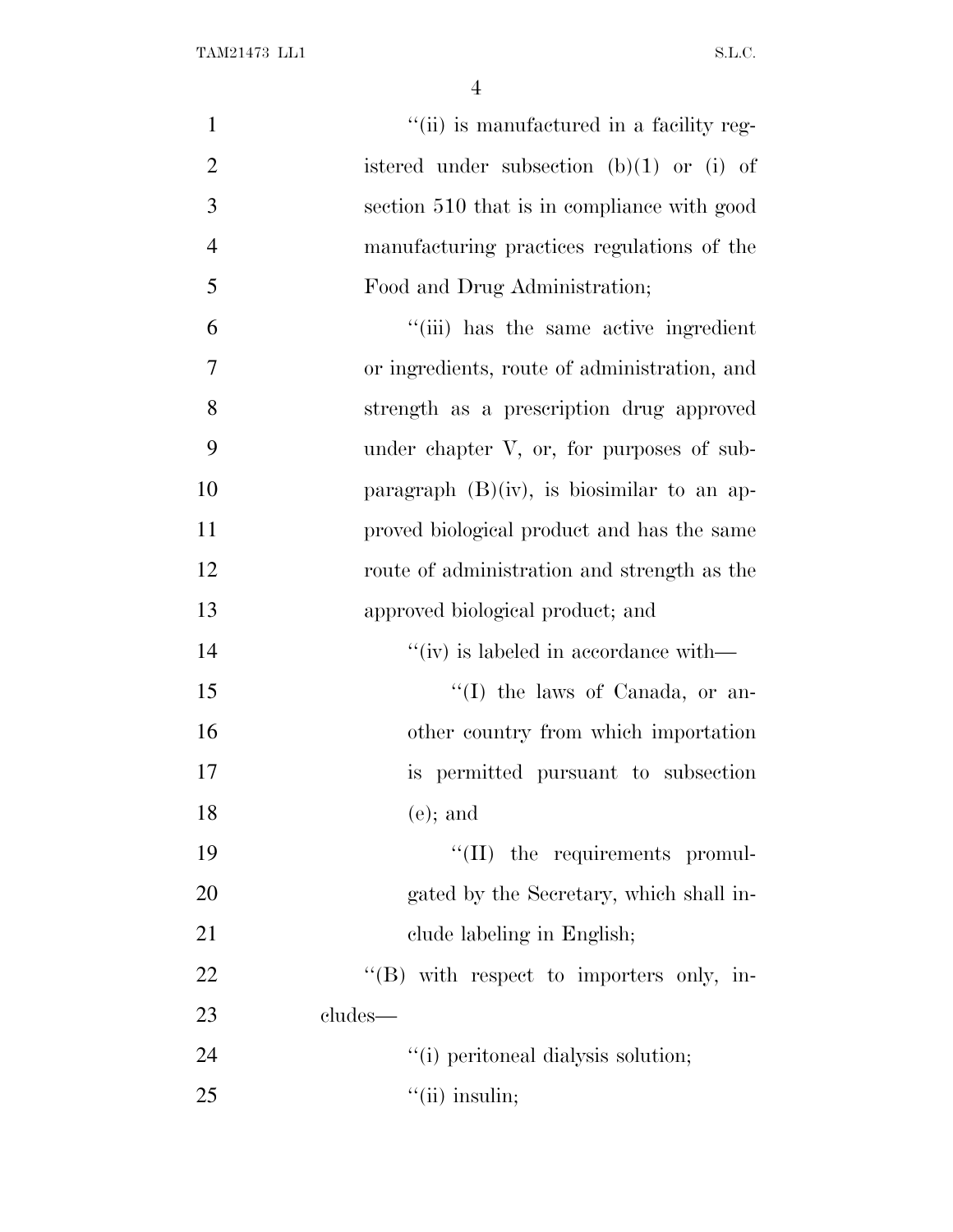| $\mathbf{1}$   | "(iii) a drug for which a risk evalua-                |
|----------------|-------------------------------------------------------|
| $\overline{2}$ | tion and mitigation strategy is required              |
| 3              | under section $505-1$ ;                               |
| $\overline{4}$ | "(iv) biological products, as defined in              |
| 5              | section 351 of the Public Health Service              |
| 6              | Act that are proteins (except any chemi-              |
| $\overline{7}$ | cally synthesized polypeptides) or analo-             |
| 8              | gous products; and                                    |
| 9              | $f'(v)$ intravenously infused drugs; and              |
| 10             | $\lq\lq C$ does not include—                          |
| 11             | "(i) a controlled substance (as defined               |
| 12             | in section 102 of the Controlled Sub-                 |
| 13             | stances Act);                                         |
| 14             | "(ii) an anesthetic drug inhaled dur-                 |
| 15             | ing surgery; or                                       |
| 16             | "(iii) a compounded drug.                             |
| 17             | "(6) VALID PRESCRIPTION.—The term 'valid              |
| 18             | prescription' means a prescription that is issued for |
| 19             | a legitimate medical purpose in the usual course of   |
| 20             | professional practice by-                             |
| 21             | "(A) a practitioner who has conducted at              |
| 22             | least one in-person medical evaluation of the         |
| 23             | patient; or                                           |
| 24             | $\lq\lq (B)$ a covering practitioner.                 |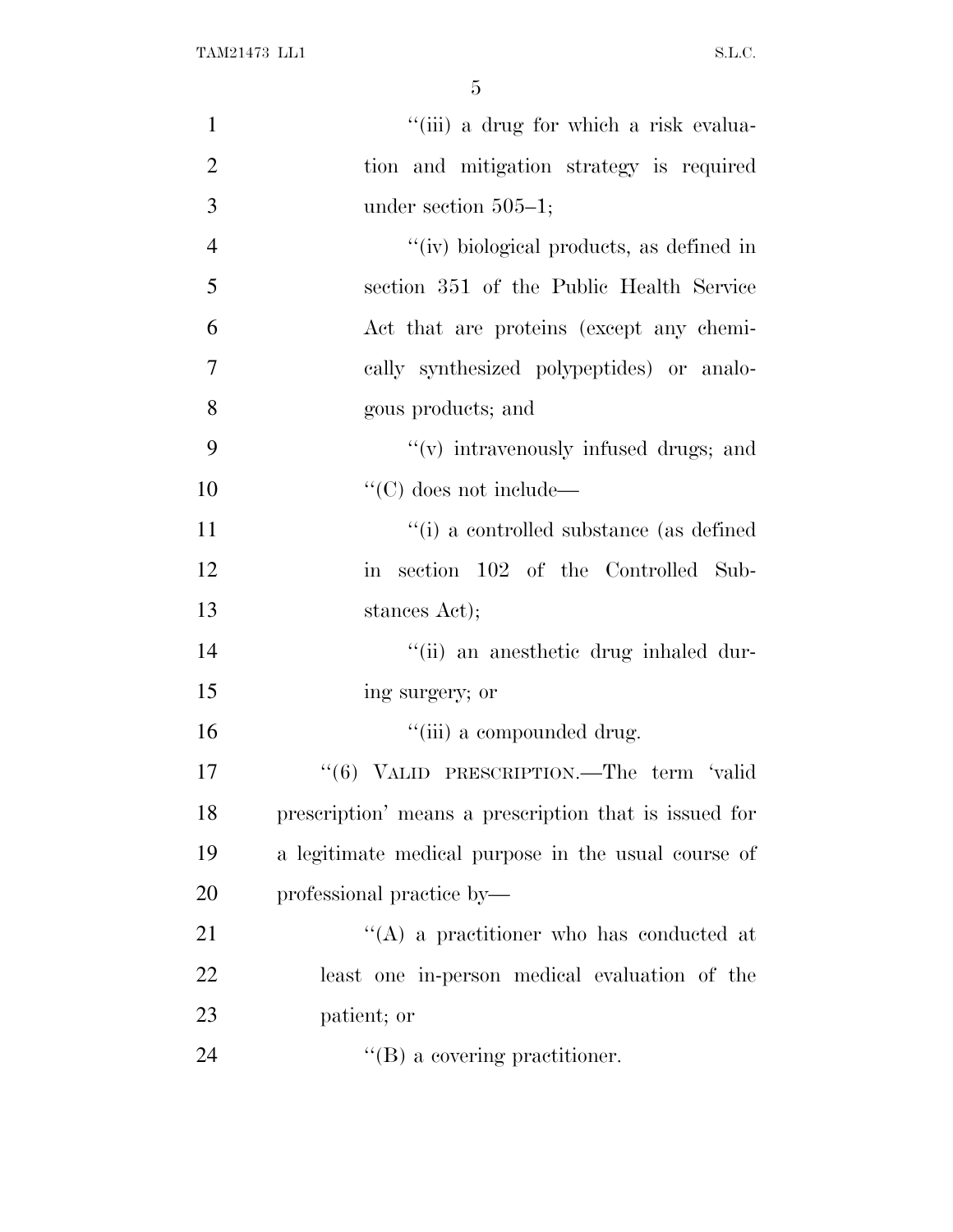| $\mathbf{1}$ | "(c) PUBLICATION OF CERTIFIED FOREIGN SELL-                |
|--------------|------------------------------------------------------------|
| 2            | ERS.—The Secretary shall publish on a dedicated internet   |
| 3            | website a list of certified foreign sellers, including the |
| 4            | internet website address, physical address, and telephone  |
| 5            | number of each such certified foreign seller.              |
| 6            | "(d) ADDITIONAL CRITERIA.—                                 |
| 7            | $``(1)$ CERTIFIED FOREIGN SELLERS.—                        |
| 8            | "(A) IN GENERAL.—To be a certified for-                    |
| 9            | eign seller, such seller shall—                            |
| 10           | "(i) be certified by the Secretary in                      |
| 11           | accordance with subparagraph $(B)$ ;                       |
| 12           | "(ii) pay the registration fee estab-                      |
| 13           | lished under subparagraph $(C)$ ; and                      |
| 14           | "(iii) sell only qualifying prescription                   |
| 15           | drugs to importers or individuals who im-                  |
| 16           | port prescription drugs into the United                    |
| 17           | States in accordance with this section.                    |
| 18           | "(B) CERTIFICATION.—To be a certified                      |
| 19           | foreign seller, the Secretary shall certify that           |
| 20           | such seller—                                               |
| 21           | "(i) is a foreign wholesale distributor                    |
| 22           | or licensed foreign pharmacy operating an                  |
| 23           | establishment, which may include an online                 |
| 24           | foreign pharmacy, that is located in Can-                  |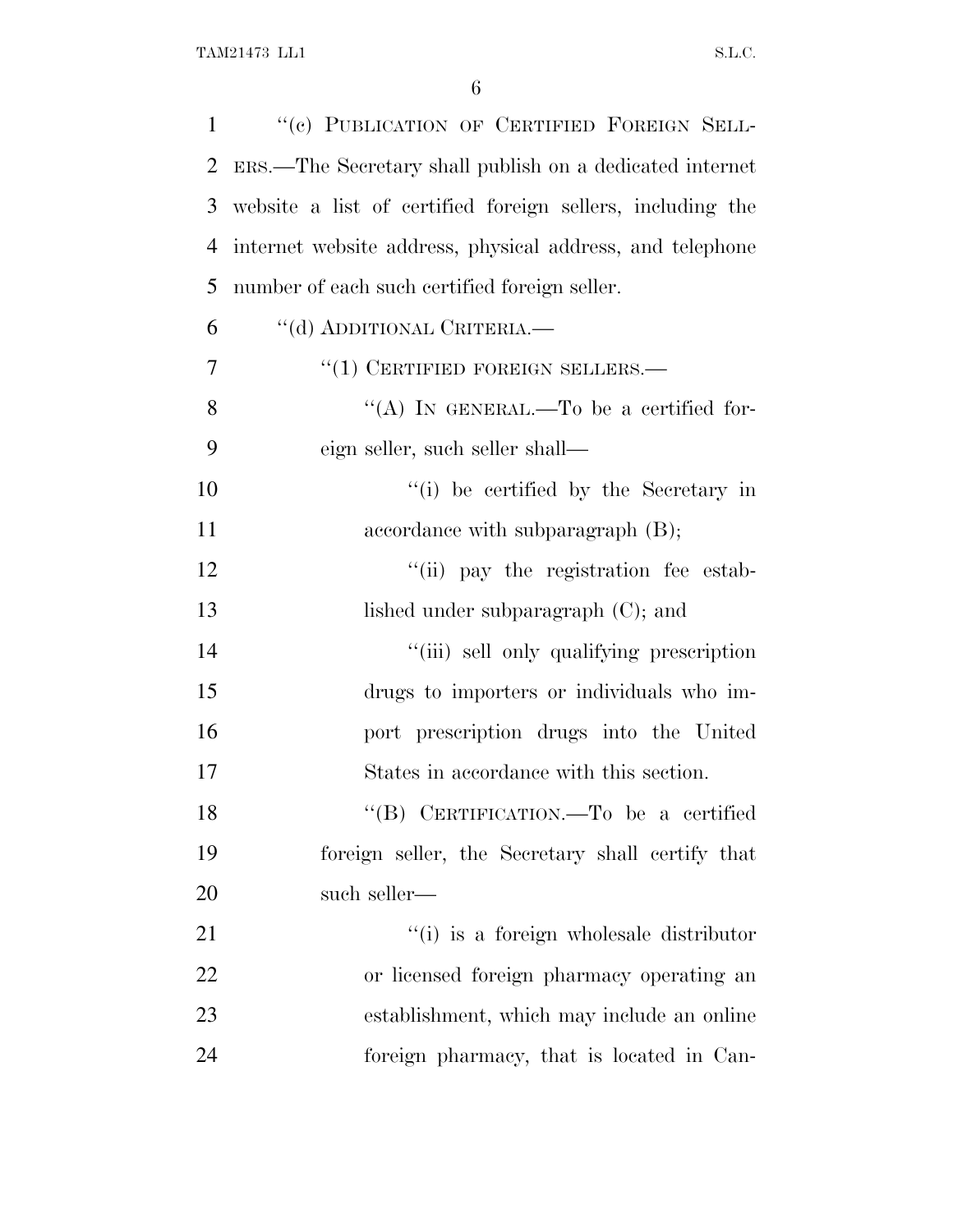| $\mathbf{1}$   | ada, or, subject to subsection (e), another   |
|----------------|-----------------------------------------------|
| $\overline{2}$ | permitted country;                            |
| 3              | "(ii) is engaged in the distribution or       |
| $\overline{4}$ | dispensing of a prescription drug that is     |
| 5              | imported or offered for importation into      |
| 6              | the United States;                            |
| 7              | "(iii) has been in existence for a pe-        |
| 8              | riod of at least 5 years preceding the date   |
| 9              | of such certification and has a purpose       |
| 10             | other than to participate in the program      |
| 11             | established under this section;               |
| 12             | "(iv) in the case of a certified foreign      |
| 13             | seller that is a licensed foreign pharmacy,   |
| 14             | agrees to dispense a qualifying prescription  |
| 15             | drug to an individual in the United States    |
| 16             | only after receiving a valid prescription, as |
| 17             | described in paragraph $(2)(C)$ ;             |
| 18             | $f'(v)$ has processes established by the      |
| 19             | seller, or participates in another estab-     |
| 20             | lished process, to certify that the physical  |
| 21             | premises and data reporting procedures        |
| 22             | and licenses are in compliance with all ap-   |
| 23             | plicable laws and regulations of Canada,      |
| 24             | or, subject to subsection (e), the permitted  |
| 25             | country in which the seller is located, and   |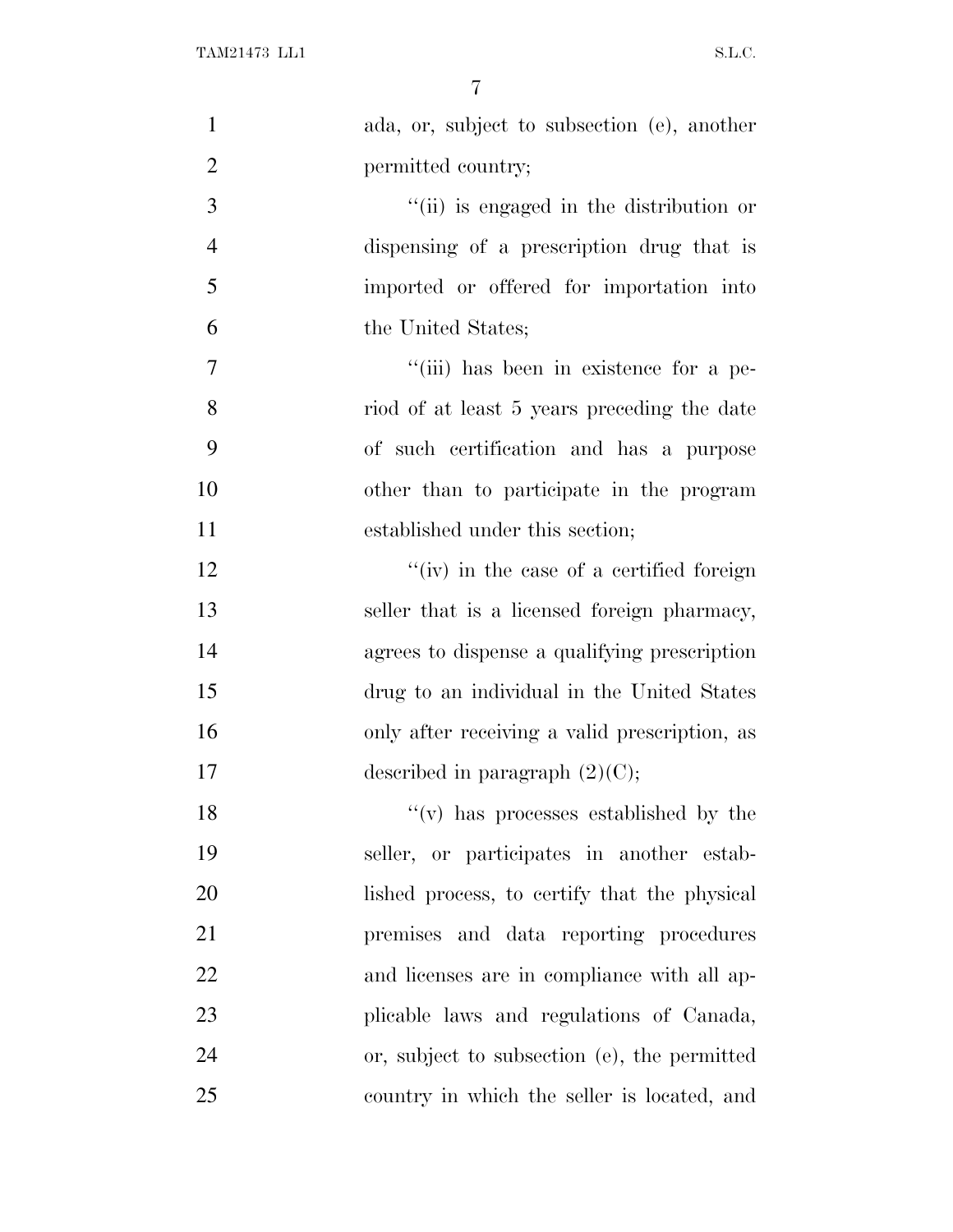| $\mathbf{1}$   | has implemented policies designed to mon-      |
|----------------|------------------------------------------------|
| $\overline{2}$ | itor ongoing compliance with such laws         |
| 3              | and regulations;                               |
| $\overline{4}$ | "(vi) conducts or commits to partici-          |
| 5              | pate in ongoing and comprehensive quality      |
| 6              | assurance programs and implements such         |
| $\overline{7}$ | quality assurance measures, including          |
| 8              | blind testing, to ensure the veracity and re-  |
| 9              | liability of the findings of the quality as-   |
| 10             | surance program;                               |
| 11             | "(vii) agrees that, pursuant to sub-           |
| 12             | section (g), laboratories approved by the      |
| 13             | Secretary may be authorized to conduct         |
| 14             | product testing to determine the chemical      |
| 15             | authenticity of sample pharmaceutical          |
| 16             | products;                                      |
| 17             | "(viii) agrees to notify the Secretary,        |
| 18             | importers, and individuals of product re-      |
| 19             | calls in Canada, or pursuant to subsection     |
| 20             | (e), the permitted country in which the        |
| 21             | seller is located, and agrees to cease, or re- |
| 22             | frain from, exporting such product;            |
| 23             | "(ix) has established, or will establish       |
| 24             | or participate in, a process for resolving     |
| 25             | grievances, as defined by the Secretary,       |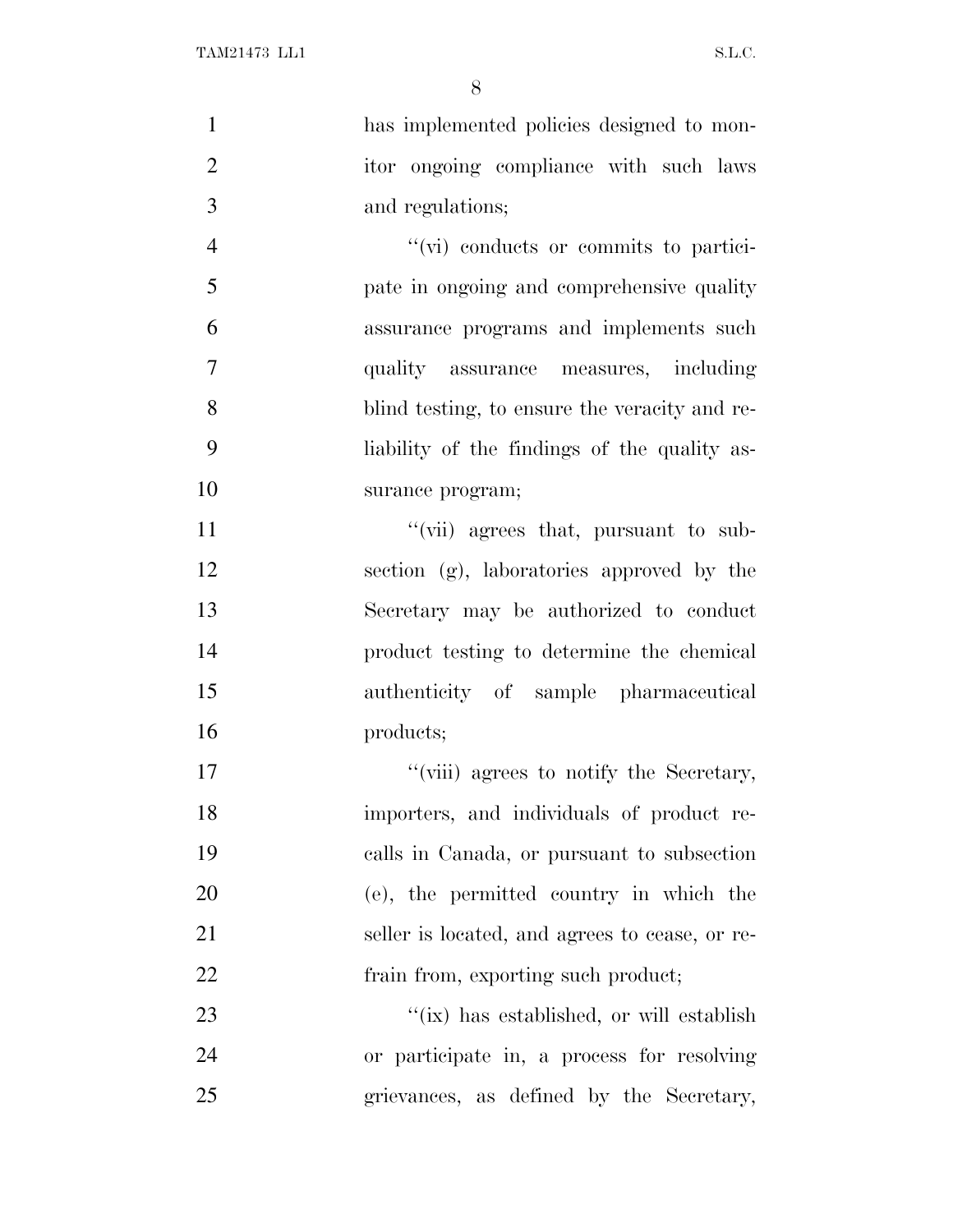| $\mathbf{1}$   | and will be held accountable for violations        |
|----------------|----------------------------------------------------|
| $\overline{2}$ | of established guidelines and rules;               |
| 3              | $f(x)$ except as otherwise permitted               |
| $\overline{4}$ | under this section, does not sell products         |
| 5              | that the seller could not otherwise legally        |
| 6              | sell in Canada, or, subject to subsection          |
| 7              | (e), the permitted country in which such           |
| 8              | seller is located to customers in the United       |
| 9              | States; and                                        |
| 10             | $\lq\lq$ (xi) meets any other criteria estab-      |
| 11             | lished by the Secretary.                           |
| 12             | " $(C)$ CERTIFICATION FEE.—Not later than          |
| 13             | 30 days before the start of each fiscal year, the  |
| 14             | Secretary shall establish a fee to be collected    |
| 15             | from foreign sellers for such fiscal year that are |
| 16             | certified under subparagraph (B), in an amount     |
| 17             | that is sufficient, and not more than necessary,   |
| 18             | to pay the costs of administering the program      |
| 19             | under this section, and enforcing this section     |
| 20             | pursuant to section 303(h), for that fiscal year.  |
| 21             | RECERTIFICATION.—A certification<br>$\lq\lq (D)$   |
| 22             | under subparagraph (B) shall be in effect for a    |
| 23             | period of 2 years, or until there is a material    |
| 24             | change in the circumstances under which the        |
| 25             | foreign seller meets the requirements under        |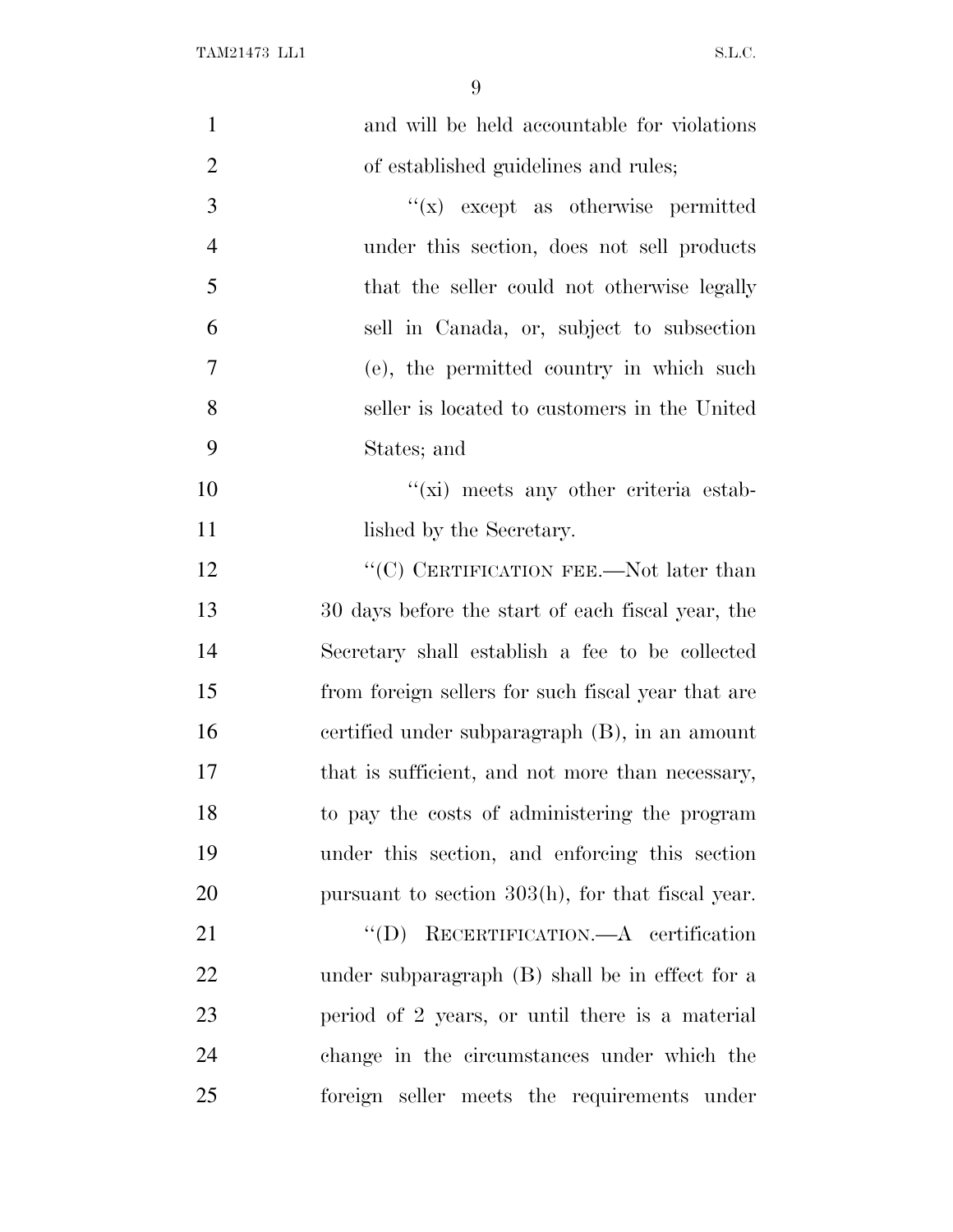| $\mathbf{1}$   | such subparagraph, whichever occurs earlier. A               |
|----------------|--------------------------------------------------------------|
| $\overline{2}$ | foreign seller may reapply for certification                 |
| 3              | under such subparagraph (B), in accordance                   |
| $\overline{4}$ | with a process established by the Secretary.                 |
| 5              | "(2) INDIVIDUALS.—An individual may import                   |
| 6              | a qualifying prescription drug described in sub-             |
| 7              | section (b) from Canada or another country pursu-            |
| 8              | ant to subsection (e) if such drug—                          |
| 9              | "(A) is dispensed, including through an                      |
| 10             | online pharmacy, by a certified foreign seller               |
| 11             | that is a licensed foreign pharmacy;                         |
| 12             | $\lq\lq (B)$ is purchased for personal use by the            |
| 13             | individual, not for resale, in quantities that do            |
| 14             | not exceed a 90-day supply; and                              |
| 15             | $\lq\lq$ (C) is filled only after providing to the li-       |
| 16             | censed foreign pharmacy a valid prescription                 |
| 17             | issued by a health care practitioner licensed to             |
| 18             | practice in a State in the United States.                    |
| 19             | "(e) IMPORTATION FROM OTHER COUNTRIES.—Be-                   |
| <b>20</b>      | ginning on the date that is 2 years after the date on which  |
| 21             | final regulations are promulgated to carry out this section, |
| 22             | if, based on a review of the evidence obtained after such    |
| 23             | effective date, including the reports submitted under sec-   |
| 24             | tion $2(d)$ of the Affordable and Safe Prescription Drug     |
| 25             | Importation Act, that importation of qualifying prescrip-    |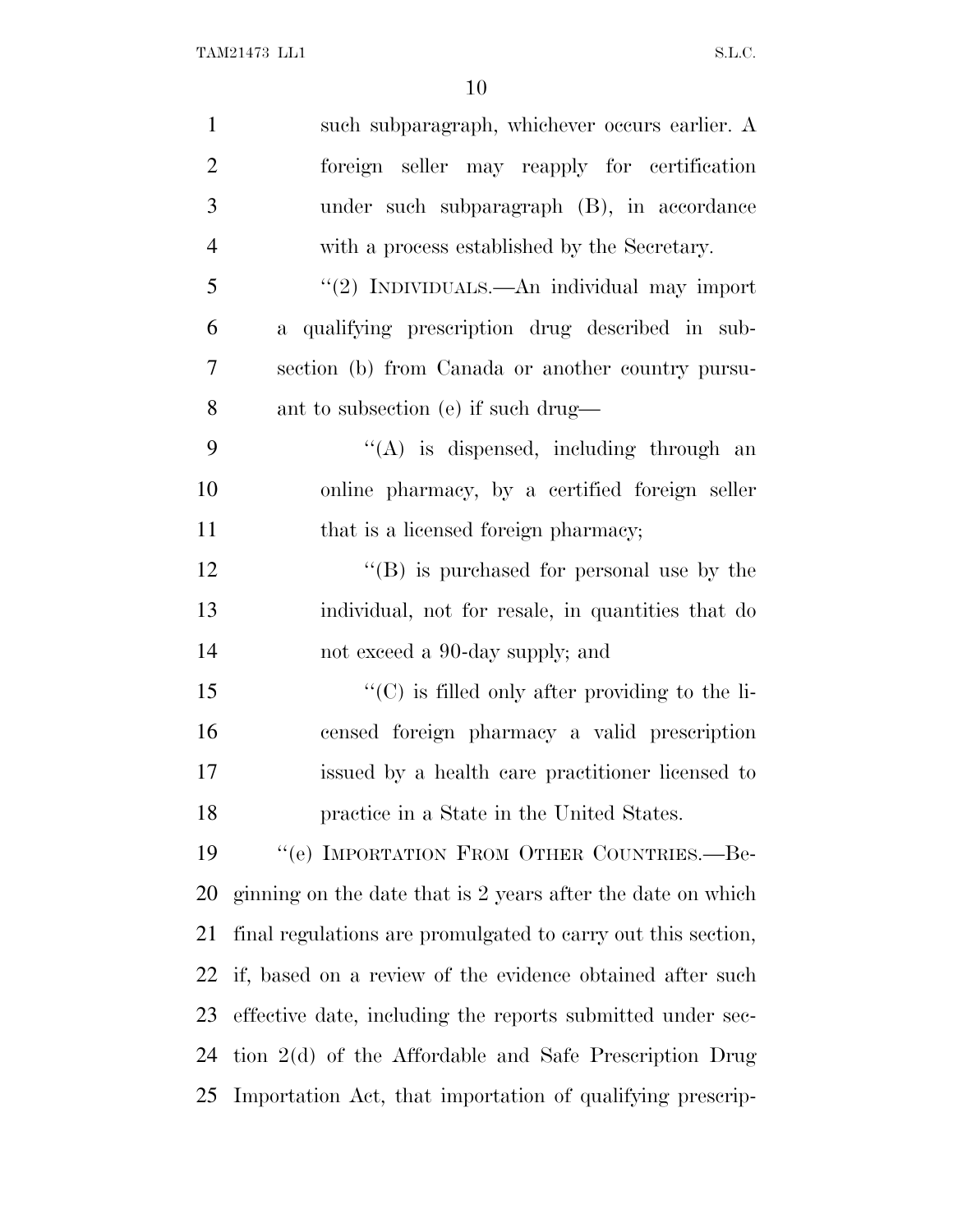TAM21473 LL1 S.L.C.

 tion drugs from Canada under this section resulted in cost savings for consumers in the United States and increased access to safe medication, the Secretary shall have the au- thority to permit importation of qualifying prescription drugs by importers and individuals from, in addition to Canada, any country that—

7  $\frac{1}{1}$  is a member of the Organisation for Eco-nomic Co-operation and Development; and

 ''(2) has statutory or regulatory standards for the approval and sale of prescription drugs that are comparable to the standards in the United States and that—

 ''(A) authorizes the approval of drugs only if a drug has been determined to be safe and effective by experts employed by or acting on behalf of a governmental entity and qualified by scientific training and experience to evaluate the safety and effectiveness of drugs;

19 ''(B) requires that any determination of safety and effectiveness described in subpara- graph (A) be made on the basis of adequate and well-controlled investigations, including clinical investigations, as appropriate, con-ducted by experts qualified by scientific training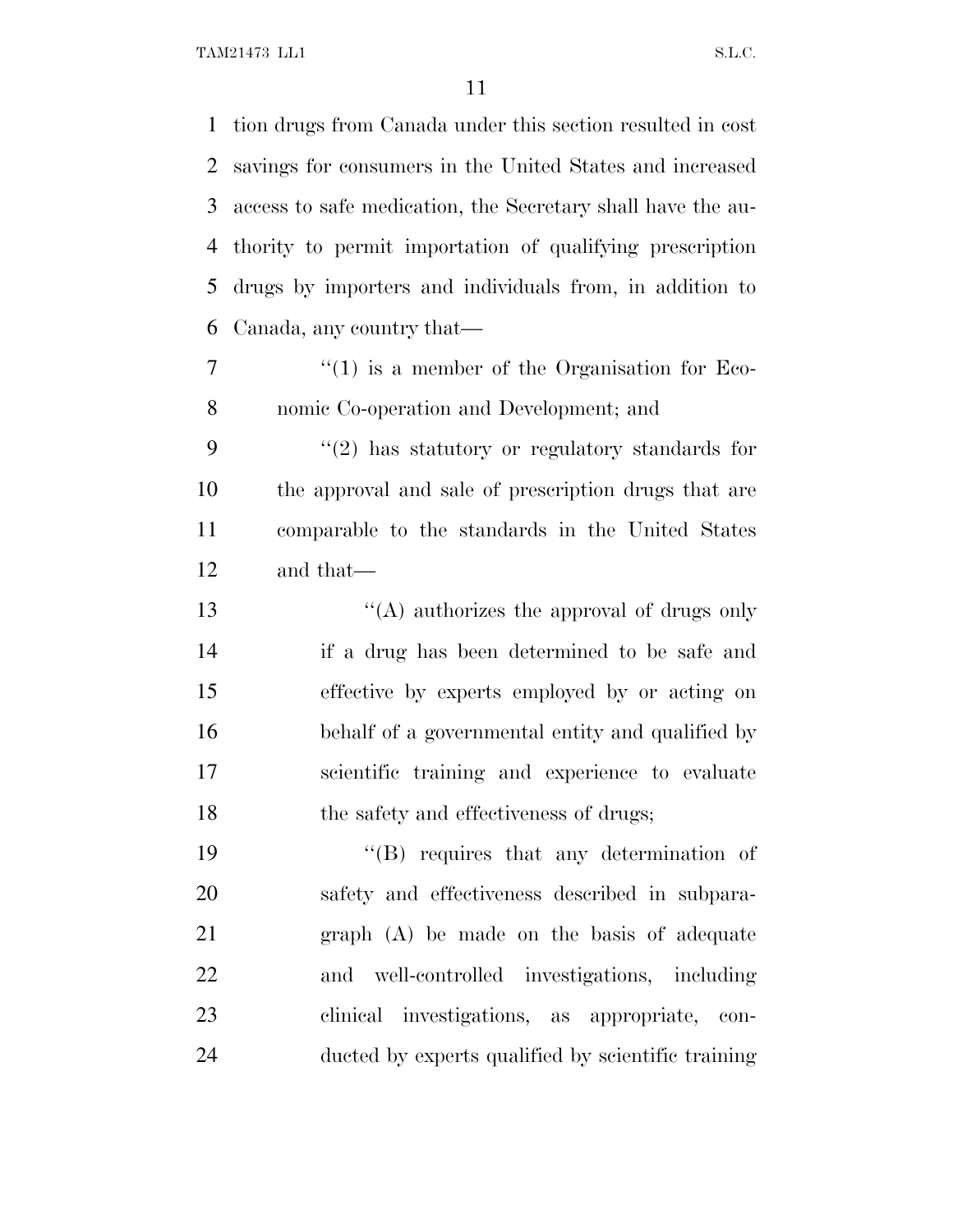| 1 | and experience to evaluate the safety and effec- |
|---|--------------------------------------------------|
| 2 | tiveness of drugs;                               |
| 3 | $\lq\lq$ requires the methods used in, and the   |
| 4 | facilities and controls used for, the manufac-   |

 ture, processing, and packing of drugs in the country to be adequate to preserve the identity, quality, purity, and strength of the drugs; and

 ''(D) requires the reporting of adverse re- actions to drugs and establish procedures to re- call, and withdraw approval of, drugs found not 11 to be safe or effective.

 ''(f) LABELING.—Any qualifying prescription drug imported that meets the labeling requirements described 14 in subsection  $(b)(5)(A)(iv)$  is deemed not misbranded for purposes of section 502.

 ''(g) DRUG TESTING LABORATORIES.—The Sec- retary may approve one or more laboratories to conduct random testing of prescription drugs sold by certified for- eign sellers to assess the chemical authenticity of such drugs.

21 "(h) UNFAIR AND DISCRIMINATORY ACTS AND PRAC- TICES.—It is unlawful for a manufacturer, directly or indi- rectly (including by being a party to a licensing agreement or other agreement)—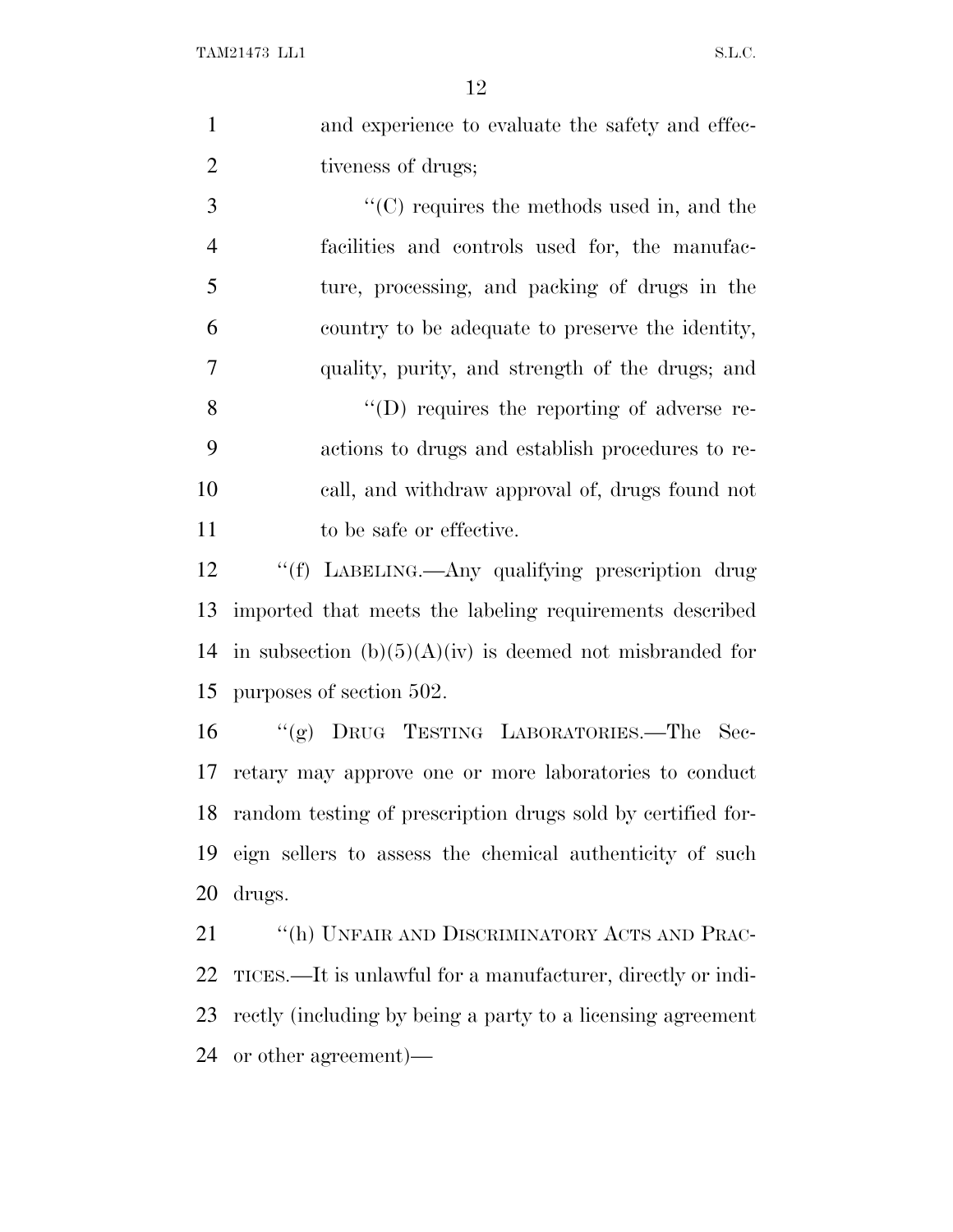1 ''(1) to discriminate by charging a higher price for a prescription drug sold to a certified foreign seller that sells such drug to an importer in accord- ance with this section than the price that is charged, inclusive of rebates or other incentives to the coun- try from which the drug is exported, to another per- son that is in the same country and that does not import such a drug into the United States in accord-ance with this section;

 $\frac{u(2)}{2}$  except with respect to a prescription drug on the drug shortage list under section 506E, dis- criminate by denying, restricting, or delaying sup- plies of a prescription drug to a certified foreign sell- er, on account of such seller's status as a certified foreign seller, that sells such drug to an importer in accordance with this section, or by publicly, pri- vately, or otherwise refusing to do business with such a certified foreign seller on account of such seller's status as a certified foreign seller;

 $\frac{1}{2}$  (3) cause there to be a difference (including a difference in active ingredient, route of administra-22 tion, bioequivalence, strength, formulation, manufac- turing establishment, manufacturing process, or per- son that manufactures the drug) between a prescrip-tion drug for distribution in the United States and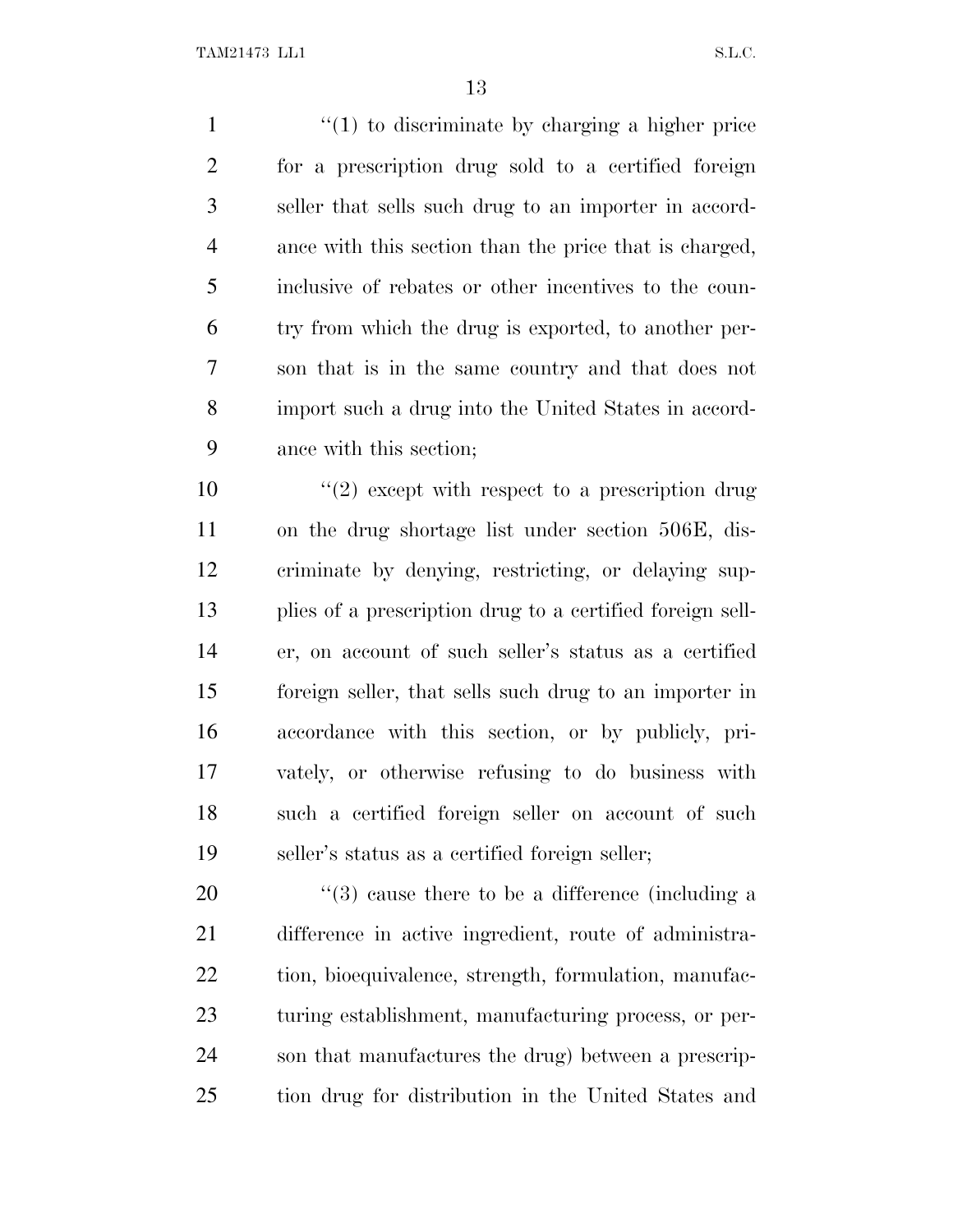| $\mathbf{1}$   | the drug for distribution in Canada or another per-     |
|----------------|---------------------------------------------------------|
| $\overline{2}$ | mitted country, subject to subsection (e), for the      |
| 3              | purpose of avoiding sales by certified foreign sellers; |
| $\overline{4}$ | <b>or</b>                                               |
| 5              | $\lq(4)$ except with respect to a prescription drug     |
| 6              | on the drug shortage list under section 506E, en-       |
| 7              | gage in any other action to restrict, prohibit, or      |
| 8              | delay the importation of a prescription drug under      |
| 9              | this section.                                           |
| 10             | "(i) INFORMATION AND RECORDS.—                          |
| 11             | "(1) BIANNUAL REPORTS.—Each importer shall              |
| 12             | submit biannual reports to the Secretary which shall    |
| 13             | contain, for each qualifying prescription drug im-      |
| 14             | ported into the United States—                          |
| 15             | "(A) the unique facility identifier of the              |
| 16             | manufacturer of the drug, described in section          |
| 17             | 510;                                                    |
| 18             | "(B) the transaction information described              |
| 19             | in section $581(26)$ (other than the information        |
| 20             | described in subparagraph $(C)$ ; and                   |
| 21             | $\lq\lq$ (C) the price paid by the importer for the     |
| 22             | drug.                                                   |
| 23             | MAINTENANCE OF<br>(2)<br>RECORDS<br>BY<br>SEC-          |
| 24             | RETARY.—The Secretary shall maintain information        |
| 25             | and documentation submitted under paragraph (1)         |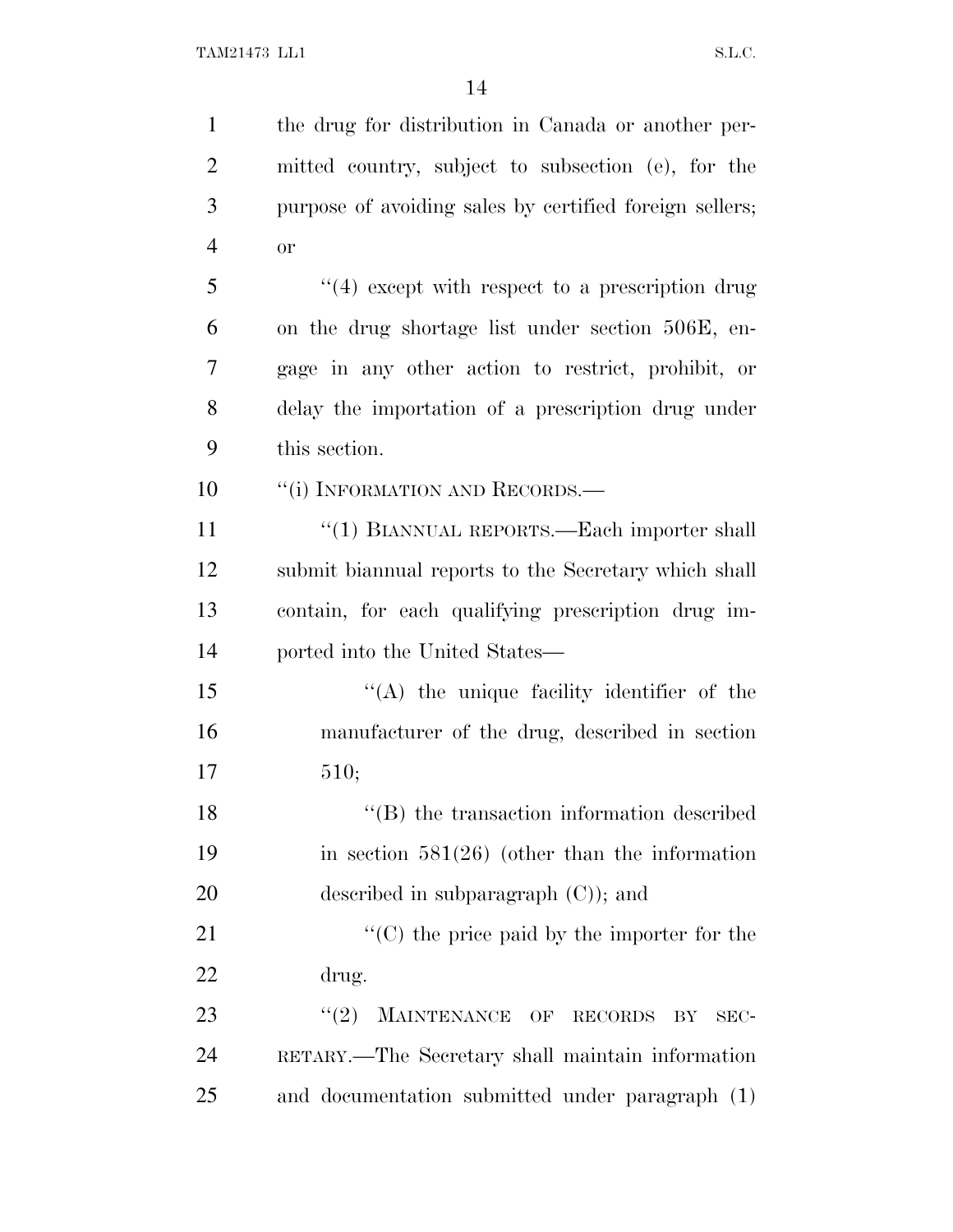for such period of time as the Secretary determines to be appropriate.

3 "(j) SUSPENSION OF IMPORTATION.—

4 "(1) PATTERNS OF NONCOMPLIANCE.—The Secretary shall require that importation of a specific qualifying prescription drug or importation by a spe- cific certified foreign seller or importer pursuant to this section be immediately suspended if the Sec- retary determines that there is a pattern of importa- tion of such specific drug or by such specific seller or importer that involves counterfeit drugs, drugs that have been recalled or withdrawn, or drugs in violation of any requirement of this section, until an investigation is completed and the Secretary deter- mines that importation of such drug or by such sell-er or importer does not endanger the public health.

17 "(2) TEMPORARY SUSPENSION.—The Secretary may require that importation of a specific qualifying prescription drug or importation by a specific cer- tified foreign seller or importer pursuant to this sec- tion be temporarily suspended if, with respect to such drug, seller, or importer, there is a violation of any requirement of this section or if the Secretary determines that importation of such drug or by such seller or importer might endanger the public health.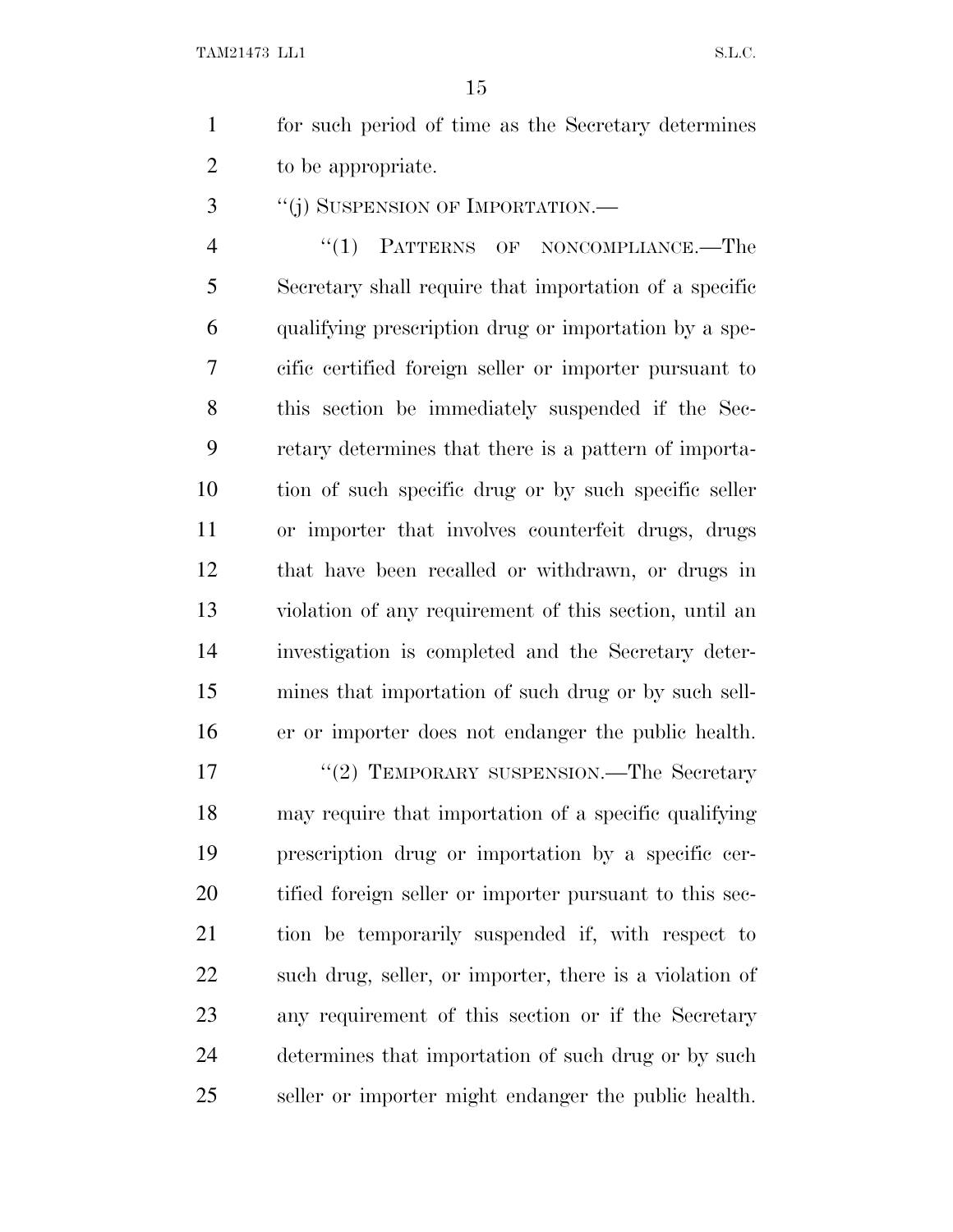Such temporary suspension shall apply until the Sec- retary completes an investigation and determines that importation of such drug or by such seller or importer does not endanger the public health. ''(k) SUPPLY CHAIN SECURITY.— 6 "(1) PURCHASE FROM REGISTERED FACILITIES

AND CERTIFIED FOREIGN SELLERS.—

8 "(A) IN GENERAL.—Except as provided in subparagraph (B), certified foreign sellers who sell qualifying prescription drugs for importa- tion into the United States pursuant to this section may purchase such drugs only from manufacturers or entities registered under sec-14 tion 510 or other certified foreign sellers.

15 "(B) EXCEPTION.—Certified foreign sellers who sell qualifying prescription drugs for im- portation into the United States pursuant to 18 this section may purchase such drugs from for- eign sellers in Canada or another permitted country, even if such foreign seller is not a manufacturer registered under section 510 or a certified foreign seller, if the Secretary enters into a memorandum of understanding or coop- erative agreement with Canada, or such other permitted country, to ensure compliance, to the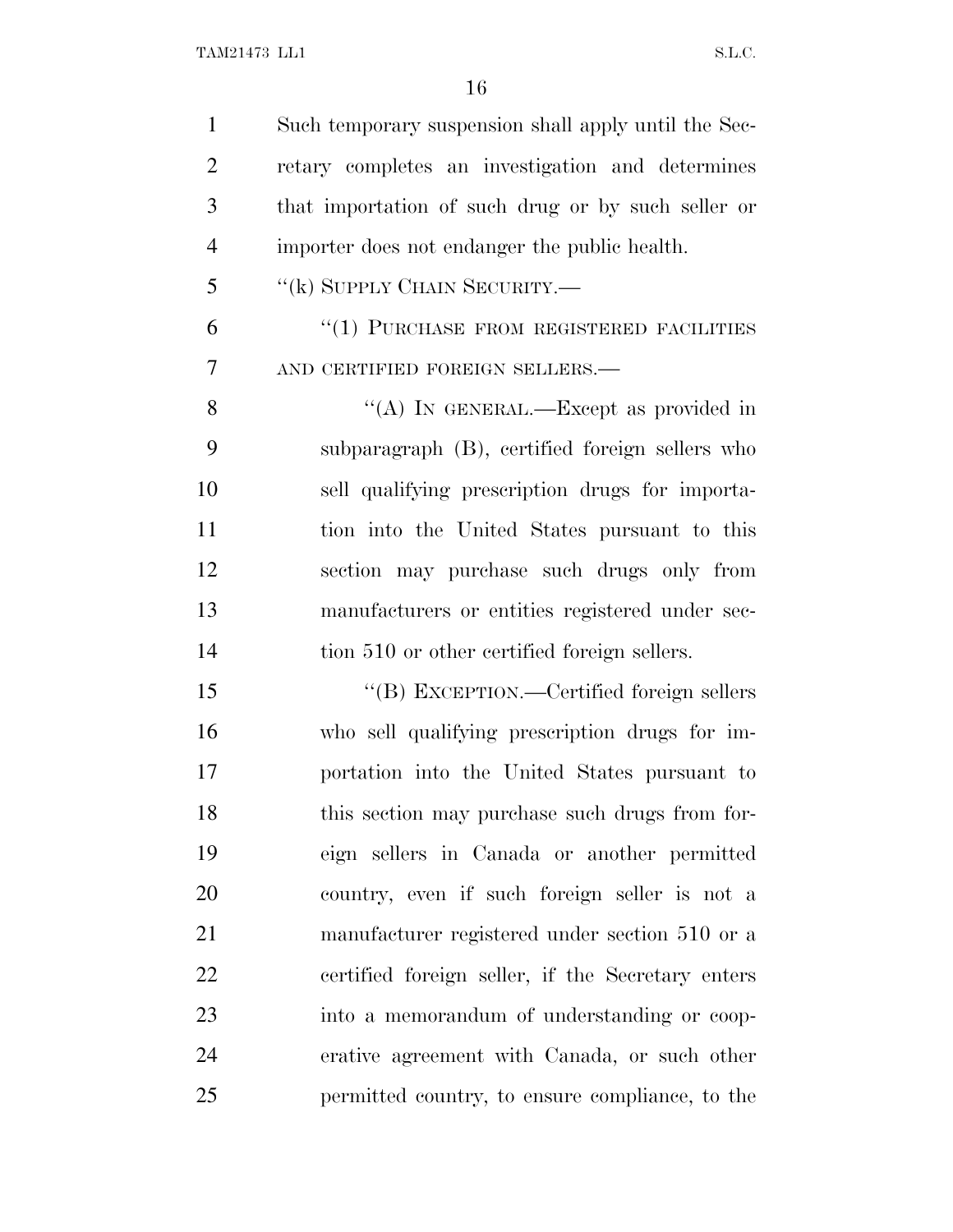extent appropriate and feasible, with subchapter H of chapter V. The Secretary shall seek to enter into such a memorandum of under- standing or cooperative agreement with Canada and each country from which importation is permitted under subsection (e).

 ''(2) IMPORTATION TRACING.—Certified foreign sellers shall provide importers with the unique facil- ity identifier associated with the manufacturer reg- istered under section 510 of the qualifying prescrip- tion drug and the information under paragraph 12 (25), paragraph  $(26)$  (other than subparagraph  $(C)$ ), and subparagraphs (D), (F), and (G) of paragraph (27) of section 581. Certified foreign sellers shall provide such information to individuals purchasing such drugs, upon request.

 ''(l) REMS.—In the case of an importer that imports a qualifying prescription drug, where the drug with the same active ingredient or ingredients (or that is biosimilar to an approved biological product), route of administra- tion, and strength that is approved under chapter V or section 351 of the Public Health Service Act is subject to elements to assure safe use under section 505–1, such importer shall be subject to such elements to assure safe use, as applicable and appropriate.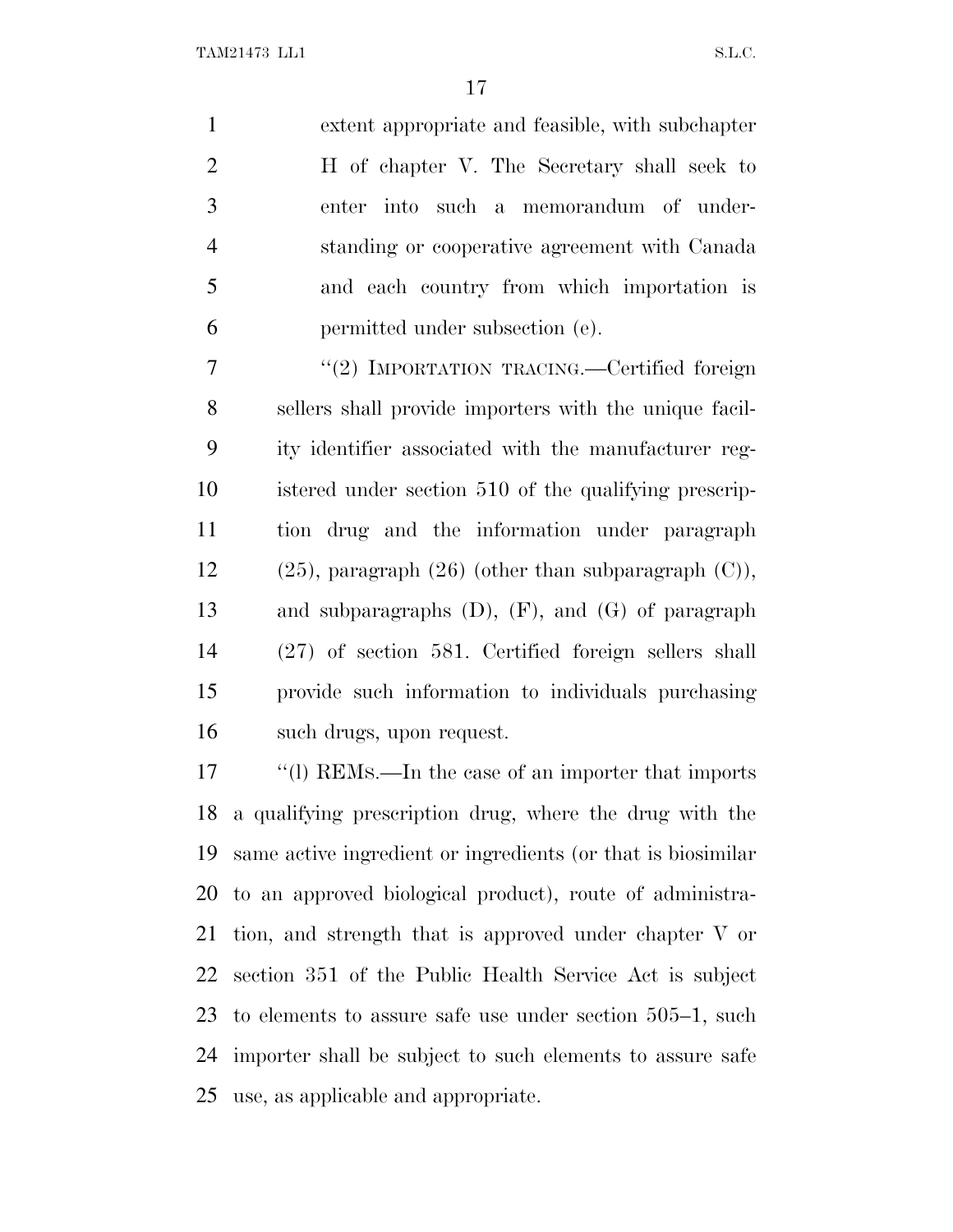''(m) CONSTRUCTION.—Nothing in this section limits the authority of the Secretary relating to the importation of prescription drugs, other than with respect to section  $801(d)(1)$  as provided in this section.".

 (b) PENALTIES WITH RESPECT TO ONLINE PHAR- MACIES.—Section 303 of the Federal Food, Drug, and Cosmetic Act (21 U.S.C. 333) is amended by adding at the end the following:

 ''(h) In the case of person operating an internet website, whether in the United States or in another coun-try, that violates section 301(aa) by—

12 ''(1) selling, by means of the internet, with the intent to defraud or mislead or with reckless dis- regard for safety of the public, an adulterated or counterfeit drug to an individual in the United States; or

17 ''(2) dispenses, by means of the internet, a drug to an individual in the United States who the person knows or has reasonable cause to believe, does not possess a valid prescription for that drug,

 such person shall be imprisoned for not more than 10 years or fined not more than \$250,000.''.

 (c) N<sup>O</sup> PREEMPTION.—Nothing in this Act, including the amendments made by this Act, shall be construed to preempt, alter, displace, abridge, or supplant any remedy